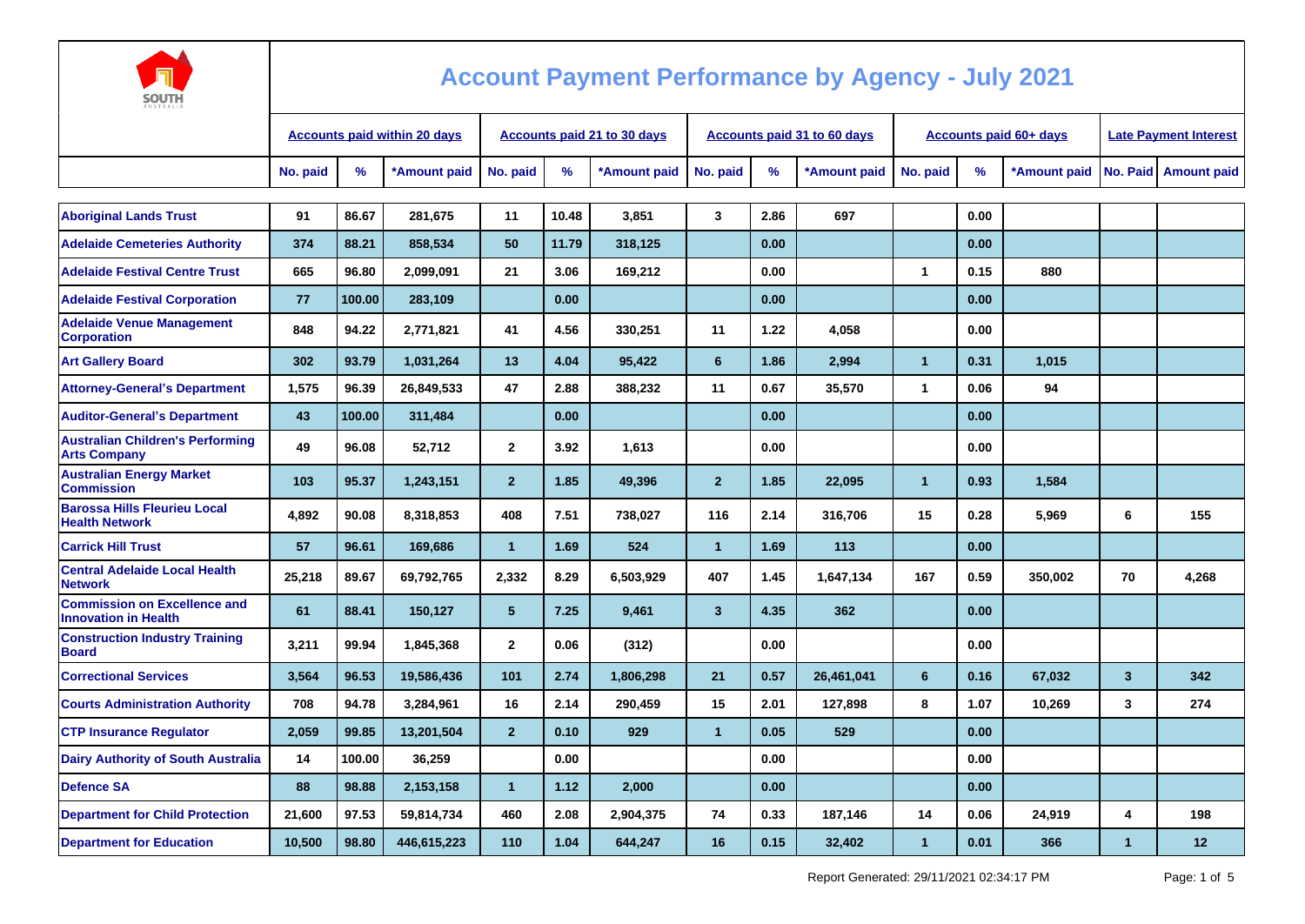

| AUSTRALIA                                                                           |                                     |        |              |                                    |       |              |                |      |                             |          |                        |                              |                |                      |
|-------------------------------------------------------------------------------------|-------------------------------------|--------|--------------|------------------------------------|-------|--------------|----------------|------|-----------------------------|----------|------------------------|------------------------------|----------------|----------------------|
|                                                                                     | <b>Accounts paid within 20 days</b> |        |              | <b>Accounts paid 21 to 30 days</b> |       |              |                |      | Accounts paid 31 to 60 days |          | Accounts paid 60+ days | <b>Late Payment Interest</b> |                |                      |
|                                                                                     | No. paid                            | $\%$   | *Amount paid | No. paid                           | %     | *Amount paid | No. paid       | %    | *Amount paid                | No. paid | %                      | *Amount paid                 |                | No. Paid Amount paid |
| <b>Department for Energy and Mining</b>                                             | 490                                 | 97.03  | 35,714,971   | 15                                 | 2.97  | 547,593      |                | 0.00 |                             |          | 0.00                   |                              |                |                      |
| <b>Department for Environment and</b><br><b>Water</b>                               | 2,525                               | 95.50  | 26,405,401   | 60                                 | 2.27  | 574,830      | 44             | 1.66 | 349,610                     | 15       | 0.57                   | 19,820                       |                |                      |
| <b>Department for Health and</b><br><b>Wellbeing</b>                                | 6,432                               | 89.53  | 65,891,628   | 469                                | 6.53  | 21,168,530   | 242            | 3.37 | 2,247,955                   | 41       | 0.57                   | 277,823                      | 74             | 6,146                |
| Department for Infrastructure and<br><b>Transport</b>                               | 45.972                              | 98.32  | 423,631,053  | 526                                | 1.12  | 12,155,452   | 205            | 0.44 | 4,414,056                   | 56       | 0.12                   | 158,666                      | 10             | 483                  |
| <b>Department for Innovation and</b><br><b>Skills</b>                               | 1,585                               | 98.26  | 20.848.550   | 21                                 | 1.30  | 135.799      | $\overline{7}$ | 0.43 | 54,654                      |          | 0.00                   |                              | 1              | 31                   |
| <b>Department for Trade and</b><br><b>Investment</b>                                | 289                                 | 92.63  | 3,483,102    | 22                                 | 7.05  | 1,182,147    | $\mathbf{1}$   | 0.32 | 550,000                     |          | 0.00                   |                              |                |                      |
| <b>Department of Human Services</b>                                                 | 37.008                              | 99.51  | 221,674,332  | 111                                | 0.30  | 827,605      | 68             | 0.18 | 146.505                     | 4        | 0.01                   | 8.325                        | 3              | 49                   |
| <b>Department of Primary Industries</b><br>and Regions SA                           | 1,896                               | 96.05  | 17,879,139   | 54                                 | 2.74  | 1,417,419    | 13             | 0.66 | 25,340                      | 11       | 0.56                   | 4,817                        |                |                      |
| <b>Department of Treasury and</b><br><b>Finance</b>                                 | 1,250                               | 96.15  | 7,616,483    | 44                                 | 3.38  | 457,182      | 5              | 0.38 | 144,062                     | 1        | 0.08                   | 282                          | $\mathbf{2}$   | 135                  |
| <b>Distribution Lessor Corporation</b>                                              |                                     |        |              |                                    |       |              |                |      |                             |          |                        |                              |                |                      |
| <b>Education &amp; Early Childhood</b><br><b>Registration &amp; Standards Board</b> | 35                                  | 100.00 | 137,947      |                                    | 0.00  |              |                | 0.00 |                             |          | 0.00                   |                              |                |                      |
| <b>Electoral Commission SA</b>                                                      | 1,390                               | 99.71  | 577,821      | $\overline{4}$                     | 0.29  | 7,149        |                | 0.00 |                             |          | 0.00                   |                              |                |                      |
| <b>Environment Protection Authority</b>                                             | 229                                 | 95.42  | 1,158,046    | 8                                  | 3.33  | 17,451       |                | 0.00 |                             | 3        | 1.25                   | 2,215                        |                |                      |
| <b>Essential Services Commission</b>                                                | 55                                  | 100.00 | 293,367      |                                    | 0.00  |              |                | 0.00 |                             |          | 0.00                   |                              |                |                      |
| <b>Eyre and Far North Local Health</b><br><b>Network</b>                            | 2,025                               | 92.34  | 2,944,581    | 123                                | 5.61  | 109,917      | 41             | 1.87 | 15,336                      | 4        | 0.18                   | 1,178                        | 1              | 11                   |
| <b>Flinders and Upper North Local</b><br><b>Health Network</b>                      | 1,670                               | 92.93  | 4,146,006    | 75                                 | 4.17  | 81,305       | 43             | 2.39 | 14,315                      | $\bf{9}$ | 0.50                   | 7,837                        | $\overline{2}$ | 36                   |
| <b>Generation Lessor Corporation</b>                                                |                                     |        |              |                                    |       |              |                |      |                             |          |                        |                              |                |                      |
| <b>Green Industries SA</b>                                                          | 120                                 | 97.56  | 7,580,428    | $\mathbf{3}$                       | 2.44  | 18,400       |                | 0.00 |                             |          | 0.00                   |                              |                |                      |
| <b>History Trust of South Australia</b>                                             | 176                                 | 98.88  | 620,573      | $\mathbf{2}$                       | 1.12  | 11,577       |                | 0.00 |                             |          | 0.00                   |                              |                |                      |
| <b>HomeStart Finance</b>                                                            | 234                                 | 64.11  | 1,075,196    | 131                                | 35.89 | 444,670      |                | 0.00 |                             |          | 0.00                   |                              |                |                      |
| <b>Infrastructure South Australia</b>                                               | 11                                  | 91.67  | 33,728       | 1                                  | 8.33  | 31           |                | 0.00 |                             |          | 0.00                   |                              |                |                      |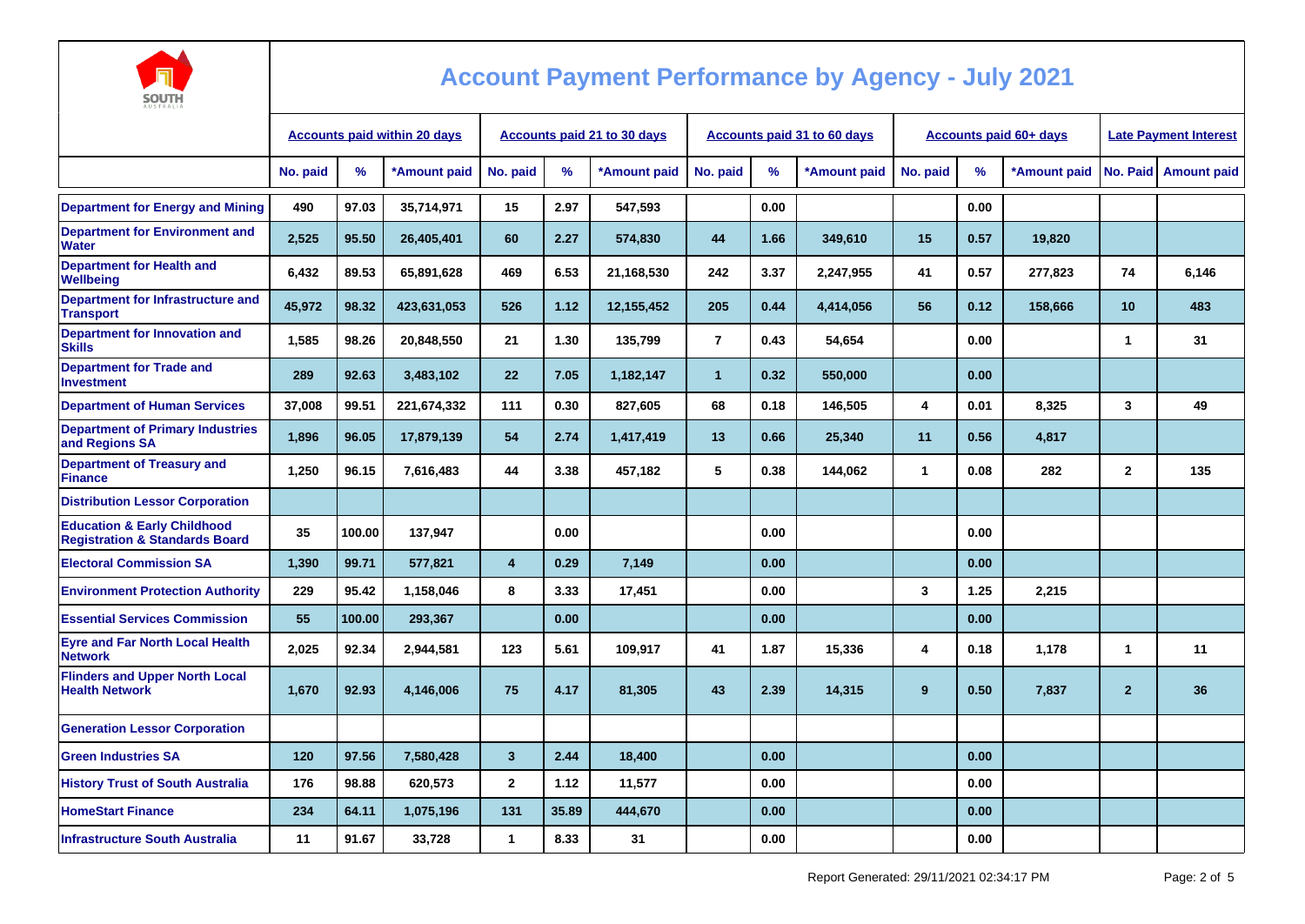

| AUSTRALIA                                                                | <b>Accounts paid within 20 days</b> |        |              | <b>Accounts paid 21 to 30 days</b> |       |              |                         |      | <b>Accounts paid 31 to 60 days</b> |                |      | <b>Accounts paid 60+ days</b> | <b>Late Payment Interest</b> |                        |
|--------------------------------------------------------------------------|-------------------------------------|--------|--------------|------------------------------------|-------|--------------|-------------------------|------|------------------------------------|----------------|------|-------------------------------|------------------------------|------------------------|
|                                                                          | No. paid                            | ℅      | *Amount paid | No. paid                           | %     | *Amount paid | No. paid                | %    | *Amount paid                       | No. paid       | $\%$ | *Amount paid                  |                              | No. Paid   Amount paid |
| <b>Legal Services Commission</b>                                         | 3,832                               | 99.33  | 3,036,667    | 17                                 | 0.44  | 21,174       | 8                       | 0.21 | 1,632                              | $\mathbf{1}$   | 0.03 | 308                           |                              |                        |
| <b>Libraries Board of South Australia</b>                                | 173                                 | 96.65  | 1,928,462    | 6                                  | 3.35  | 19,469       |                         | 0.00 |                                    |                | 0.00 |                               |                              |                        |
| <b>Lifetime Support Authority</b>                                        | 1.994                               | 96.84  | 2,158,251    | 34                                 | 1.65  | 229,826      | 27                      | 1.31 | 16,196                             | 4              | 0.19 | 7,053                         | $\overline{2}$               | 31                     |
| <b>Limestone Coast Local Health</b><br><b>Network</b>                    | 2,269                               | 92.50  | 4,179,264    | 153                                | 6.24  | 388,234      | 29                      | 1.18 | 16,012                             | $\overline{2}$ | 0.08 | 4,233                         | $\mathbf{1}$                 | 41                     |
| <b>Local Government Finance</b><br><b>Authority</b>                      | 26                                  | 100.00 | 40,932       |                                    | 0.00  |              |                         | 0.00 |                                    |                | 0.00 |                               |                              |                        |
| <b>Motor Accident Commission</b>                                         | $\mathbf{3}$                        | 100.00 | 14,903       |                                    | 0.00  |              |                         | 0.00 |                                    |                | 0.00 |                               |                              |                        |
| <b>Museum Board</b>                                                      | 185                                 | 98.93  | 1,071,737    | $\overline{2}$                     | 1.07  | 5,577        |                         | 0.00 |                                    |                | 0.00 |                               |                              |                        |
| <b>Northern Adelaide Local Health</b><br><b>Network</b>                  | 5.086                               | 92.84  | 9.482.968    | 221                                | 4.03  | 4,501,425    | 84                      | 1.53 | 571.131                            | 87             | 1.59 | 807,185                       | 32                           | 7.030                  |
| <b>Office for Recreation, Sport and</b><br>Racing                        | 626                                 | 98.12  | 13,541,660   | 9                                  | 1.41  | 1,929,846    | $\mathbf{3}$            | 0.47 | 1,908,472                          |                | 0.00 |                               |                              |                        |
| <b>Office of the Commissioner for</b><br><b>Public Sector Employment</b> | 135                                 | 94.41  | 1,192,634    | $\overline{7}$                     | 4.90  | 68,511       | $\mathbf{1}$            | 0.70 | 50                                 |                | 0.00 |                               |                              |                        |
| <b>Premier and Cabinet</b>                                               | 1,121                               | 97.56  | 73,880,467   | 24                                 | 2.09  | 1,180,958    | $\overline{\mathbf{3}}$ | 0.26 | 215                                | $\mathbf{1}$   | 0.09 | 3,498                         | $\overline{1}$               | 20                     |
| <b>Public Trustee</b>                                                    | 92                                  | 96.84  | 713,843      | 3                                  | 3.16  | 69,394       |                         | 0.00 |                                    |                | 0.00 |                               |                              |                        |
| <b>ReturnToWorkSA</b>                                                    | 251                                 | 98.43  | 4,634,833    | $\overline{\mathbf{4}}$            | 1.57  | 1,395,387    |                         | 0.00 |                                    |                | 0.00 |                               |                              |                        |
| <b>Riverland Mallee Coorong Local</b><br><b>Health Network</b>           | 2,835                               | 95.87  | 3.460.306    | 86                                 | 2.91  | 112,187      | 28                      | 0.95 | 26,142                             | 8              | 0.27 | 32,269                        | $\mathbf{2}$                 | 37                     |
| <b>SA Ambulance Service</b>                                              | 3,357                               | 97.25  | 7,233,921    | 77                                 | 2.23  | 165,446      | 14                      | 0.41 | 117,021                            | 4              | 0.12 | 1,104                         | $\mathbf{1}$                 | 41                     |
| <b>SA Country Fire Service</b>                                           | 1,646                               | 97.80  | 8,277,484    | 30                                 | 1.78  | 3,358,971    | $\overline{7}$          | 0.42 | 31,024                             |                | 0.00 |                               | $\overline{\mathbf{1}}$      | 32                     |
| <b>SACE Board of South Australia</b>                                     | 124                                 | 96.88  | 649,062      | $\overline{4}$                     | 3.13  | 37,100       |                         | 0.00 |                                    |                | 0.00 |                               |                              |                        |
| <b>South Australia Police</b>                                            | 4,194                               | 86.85  | 28,152,702   | 557                                | 11.53 | 1,971,067    | 64                      | 1.33 | 2,123,449                          | 14             | 0.29 | 86,090                        | 22                           | 1,723                  |
| <b>South Australian Country Arts</b><br><b>Trust</b>                     | 161                                 | 73.18  | 690,382      | 59                                 | 26.82 | 99,127       |                         | 0.00 |                                    |                | 0.00 |                               |                              |                        |
| <b>South Australian Film Corporation</b>                                 | 76                                  | 91.57  | 305,924      | 5                                  | 6.02  | 2,148        | $\mathbf{2}$            | 2.41 | 386                                |                | 0.00 |                               |                              |                        |
| <b>South Australian Fire and</b><br><b>Emergency Service Commission</b>  | 83                                  | 92.22  | 2,006,846    | 4                                  | 4.44  | 48,495       | $\overline{2}$          | 2.22 | 28,752                             | $\mathbf{1}$   | 1.11 | 7,029                         |                              |                        |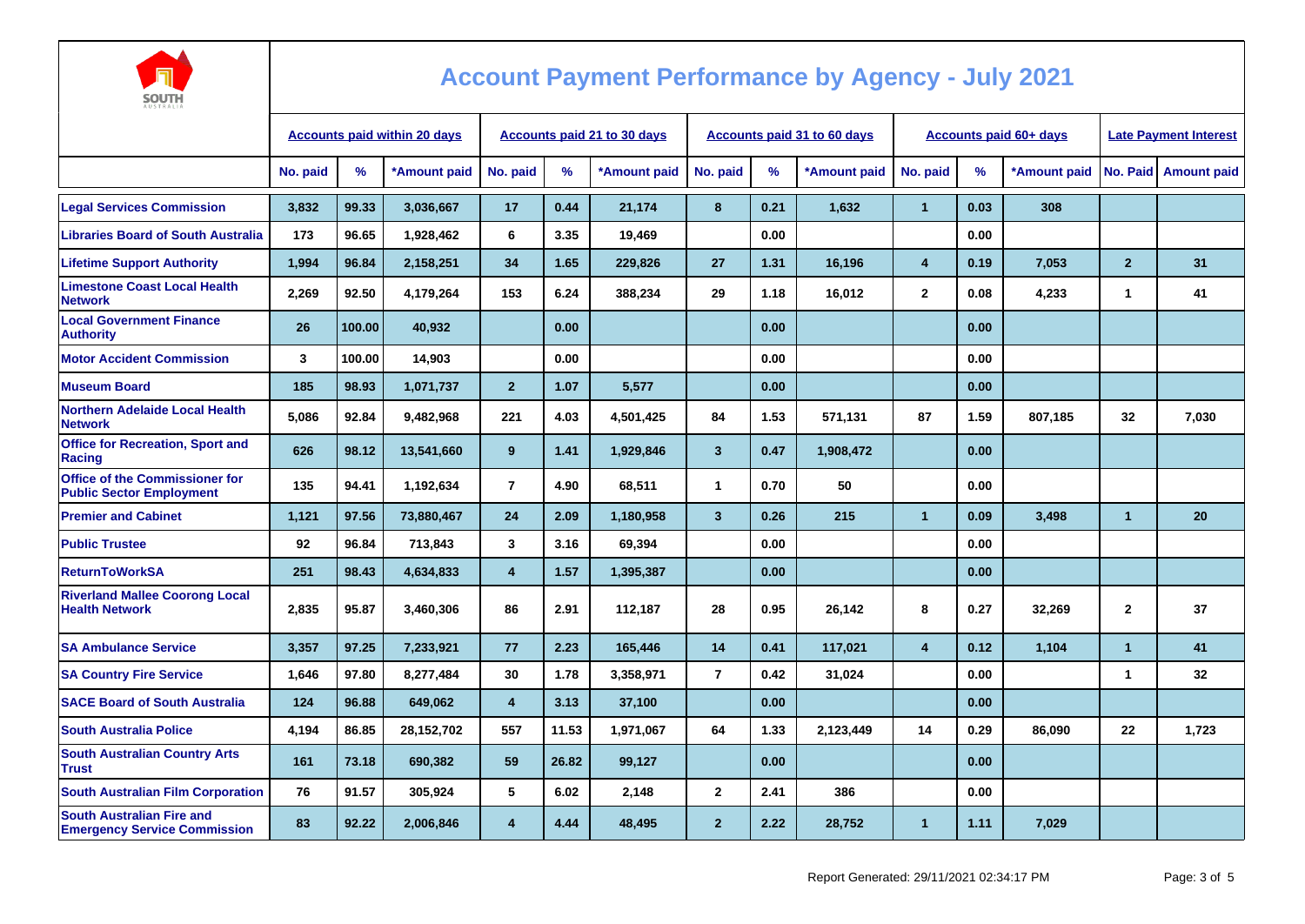

| <b>AUSTRALIA</b>                                                                          |                                     |        |                             |                      |       |                             |                      |      |                               |              |      |                              |                         |                    |
|-------------------------------------------------------------------------------------------|-------------------------------------|--------|-----------------------------|----------------------|-------|-----------------------------|----------------------|------|-------------------------------|--------------|------|------------------------------|-------------------------|--------------------|
|                                                                                           | <b>Accounts paid within 20 days</b> |        | Accounts paid 21 to 30 days |                      |       | Accounts paid 31 to 60 days |                      |      | <b>Accounts paid 60+ days</b> |              |      | <b>Late Payment Interest</b> |                         |                    |
|                                                                                           | No. paid                            | %      | *Amount paid                | No. paid             | %     | *Amount paid                | No. paid             | %    | *Amount paid                  | No. paid     | %    | *Amount paid                 | No. Paid                | <b>Amount paid</b> |
| <b>South Australian Forestry</b><br><b>Corporation</b>                                    | 204                                 | 97.14  | 1,802,346                   | 6                    | 2.86  | 25,384                      |                      | 0.00 |                               |              | 0.00 |                              |                         |                    |
| <b>South Australian Government</b><br><b>Financing Authority</b>                          | 267                                 | 81.65  | 7,652,346                   | 59                   | 18.04 | 4,293,083                   | $\mathbf{1}$         | 0.31 | 585                           |              | 0.00 |                              |                         |                    |
| <b>South Australian Housing Trust</b>                                                     | 18,088                              | 98.39  | 54,297,217                  | 288                  | 1.57  | 1,274,866                   | 6                    | 0.03 | 22,597                        | $\mathbf{2}$ | 0.01 | 2,534                        | $\mathbf{2}$            | 38                 |
| <b>South Australian Metropolitan Fire</b><br><b>Service</b>                               | 822                                 | 94.92  | 4,403,100                   | 27                   | 3.12  | 97,575                      | 9                    | 1.04 | 269,354                       | 8            | 0.92 | 63,519                       | 10                      | 1,293              |
| <b>South Australian Productivity</b><br><b>Commission</b>                                 | 15                                  | 100.00 | 87,960                      |                      | 0.00  |                             |                      | 0.00 |                               |              | 0.00 |                              |                         |                    |
| <b>South Australian Skills</b><br><b>Commission</b>                                       | 28                                  | 96.55  | 48,125                      | $\blacktriangleleft$ | 3.45  | 3,013                       |                      | 0.00 |                               |              | 0.00 |                              |                         |                    |
| <b>South Australian State Emergency</b><br><b>Service</b>                                 | 427                                 | 97.49  | 1,162,259                   | 9                    | 2.05  | 22,039                      | $\mathbf{2}$         | 0.46 | 241                           |              | 0.00 |                              |                         |                    |
| <b>South Australian Tourism</b><br><b>Commission</b>                                      | 400                                 | 99.50  | 7,894,714                   | $\mathbf{1}$         | 0.25  | 11,242                      |                      | 0.00 |                               | $\mathbf{1}$ | 0.25 | 11,000                       | $\mathbf{1}$            | 57                 |
| <b>South Australian Water</b><br><b>Corporation</b>                                       | 4,417                               | 96.97  | 87,295,447                  | 131                  | 2.88  | 5,174,106                   | $\overline{7}$       | 0.15 | 117,823                       |              | 0.00 |                              |                         |                    |
| <b>Southern Adelaide Local Health</b><br><b>Network</b>                                   | 5.919                               | 93.20  | 15,335,681                  | 310                  | 4.88  | 3,098,945                   | 82                   | 1.29 | 402,011                       | 40           | 0.63 | 66,313                       | 10 <sup>°</sup>         | 855                |
| <b>State Governor's Establishment</b>                                                     | 64                                  | 100.00 | 330,620                     |                      | 0.00  |                             |                      | 0.00 |                               |              | 0.00 |                              |                         |                    |
| <b>State Opera of South Australia</b>                                                     | 111                                 | 97.37  | 246,096                     | $\mathbf{3}$         | 2.63  | 5,780                       |                      | 0.00 |                               |              | 0.00 |                              |                         |                    |
| <b>State Theatre Company of South</b><br><b>Australia</b>                                 | 124                                 | 87.32  | 195,030                     | 17                   | 11.97 | 33,137                      |                      | 0.00 |                               | 1            | 0.70 | 1,352                        |                         |                    |
| <b>Study Adelaide</b>                                                                     | 85                                  | 93.41  | 336,096                     | $5\phantom{.0}$      | 5.49  | 69,186                      | $\blacktriangleleft$ | 1.10 | 1,100                         |              | 0.00 |                              |                         |                    |
| <b>Superannuation Funds</b><br><b>Management Corporation of South</b><br><b>Australia</b> | 98                                  | 100.00 | 1,838,792                   |                      | 0.00  |                             |                      | 0.00 |                               |              | 0.00 |                              |                         |                    |
| <b>TAFESA</b>                                                                             | 1,678                               | 95.40  | 8,492,445                   | 61                   | 3.47  | 157,428                     | 17                   | 0.97 | 40,795                        | $\mathbf{3}$ | 0.17 | 10,098                       | $\overline{\mathbf{3}}$ | 47                 |
| <b>Teachers' Registration Board</b>                                                       | 40                                  | 95.24  | 125,411                     | $\mathbf{2}$         | 4.76  | 6,305                       |                      | 0.00 |                               |              | 0.00 |                              |                         |                    |
| <b>Transmission Lessor Corporation</b>                                                    |                                     |        |                             |                      |       |                             |                      |      |                               |              |      |                              |                         |                    |
| <b>Urban Renewal Authority</b>                                                            | 598                                 | 98.52  | 5,660,993                   | 9                    | 1.48  | 87,913                      |                      | 0.00 |                               |              | 0.00 |                              |                         |                    |
| <b>Wellbeing SA</b>                                                                       | 199                                 | 99.00  | 4,924,935                   | $\mathbf{1}$         | 0.50  | 1,522                       | $\blacktriangleleft$ | 0.50 | 3,170                         |              | 0.00 |                              |                         |                    |
| <b>West Beach Trust</b>                                                                   | 472                                 | 97.32  | 2,168,165                   | 12                   | 2.47  | 2,426                       | $\mathbf{1}$         | 0.21 | 2,941                         |              | 0.00 |                              |                         |                    |